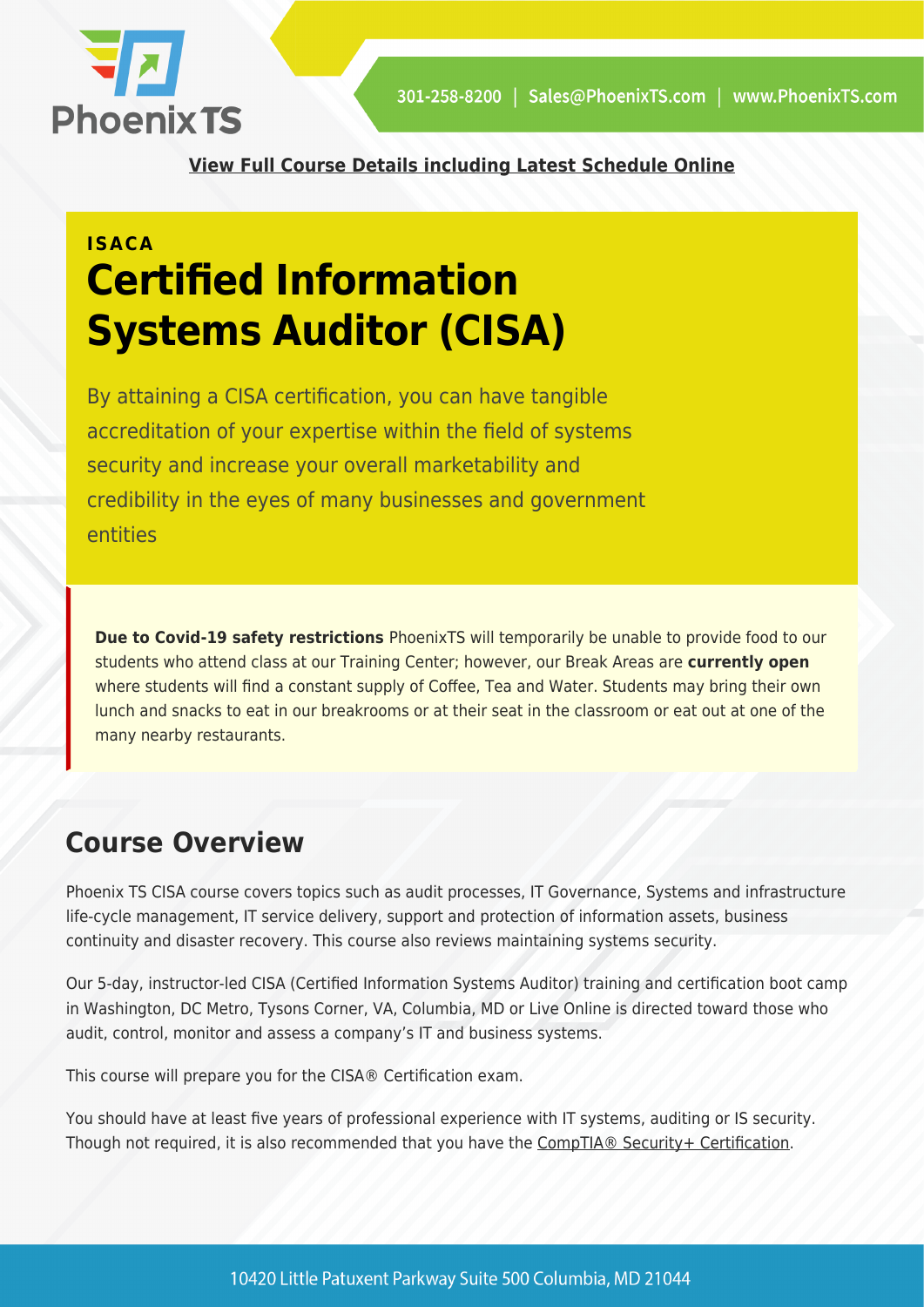

## **Schedule**

| <b>DATE</b>                                     | <b>LOCATION</b>                  |                   |
|-------------------------------------------------|----------------------------------|-------------------|
| 9/19/22 - 9/23/22 (5 days)<br>8:30AM - 4:30PM   | <b>Tysons Corner, VA</b><br>Open | Contact Us        |
| 9/26/22 - 9/30/22 (5 days)<br>8:30AM - 4:30PM   | <b>Live Online</b><br>Open       | Contact Us        |
| 9/26/22 - 9/30/22 (5 days)<br>8:30AM - 4:30PM   | <b>Columbia, MD</b><br>Open      | Contact Us        |
| $1/02/23 - 1/06/23$ (5 days)<br>8:30AM - 4:30PM | <b>Tysons Corner, VA</b><br>Open | Contact Us        |
| $1/09/23 - 1/13/23$ (5 days)<br>8:30AM - 4:30PM | <b>Columbia, MD</b><br>Open      | Contact Us        |
| $1/09/23 - 1/13/23$ (5 days)<br>8:30AM - 4:30PM | <b>Live Online</b><br>Open       | Contact Us        |
| 4/10/23 - 4/14/23 (5 days)<br>8:30AM - 4:30PM   | <b>Tysons Corner, VA</b><br>Open | Contact Us        |
| 4/17/23 - 4/21/23 (5 days)<br>8:30AM - 4:30PM   | Columbia, MD<br>Open             | Contact Us        |
| 4/17/23 - 4/21/23 (5 days)<br>8:30AM - 4:30PM   | <b>Live Online</b><br>Open       | Contact Us        |
| 7/17/23 - 7/21/23 (5 days)<br>8:30AM - 4:30PM   | <b>Tysons Corner, VA</b><br>Open | Contact Us        |
| 7/24/23 - 7/28/23 (5 days)<br>8:30AM - 4:30PM   | Columbia, MD<br>Open             | Contact Us        |
| 7/24/23 - 7/28/23 (5 days)<br>8:30AM - 4:30PM   | <b>Live Online</b><br>Open       | Contact Us        |
| 10/16/23 - 10/20/23 (5 days)<br>8:30AM - 4:30PM | <b>Tysons Corner, VA</b><br>Open | <b>Contact Us</b> |
| 10/23/23 - 10/27/23 (5 days)<br>8:30AM - 4:30PM | <b>Columbia, MD</b><br>Open      | Contact Us        |
| 10/23/23 - 10/27/23 (5 days)<br>8:30AM - 4:30PM | <b>Live Online</b><br>Open       | <b>Contact Us</b> |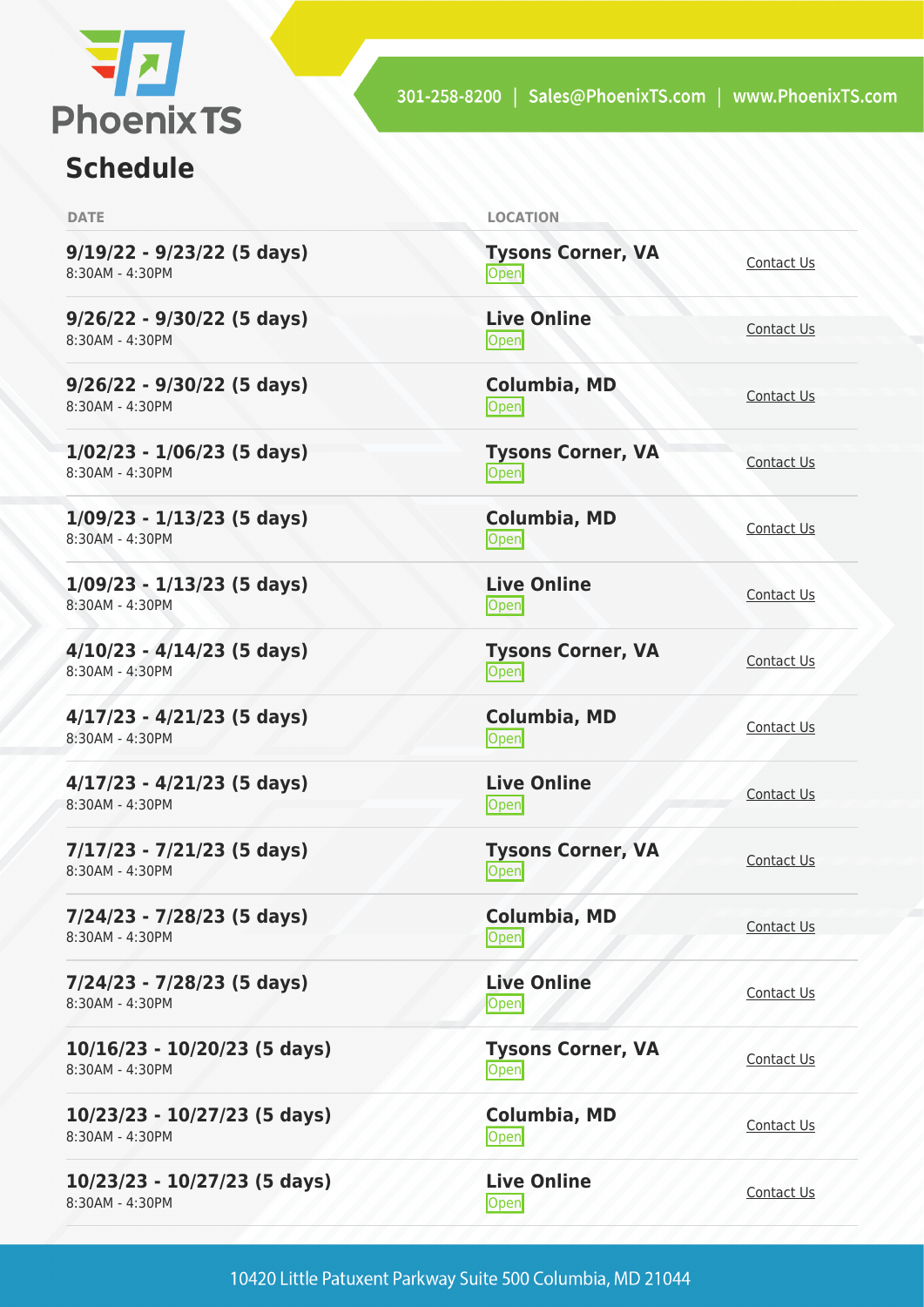

#### **Becoming A CISA**

- Benefits of CISA Certification
- CISA Certification process
- ISACA Code of Professional Ethics
- ISACA IS standards
- CISA Certification exam
- Exam preparation
- Applying for the CISA Certification
- Retaining your CISA Certification
- Revocation of your CISA Certification
- CISA exam prep tips

#### **IT Governance And Management**

- IT governance practices for executives and boards of directors
- IT strategic planning
- Policies, processes, procedures, and standards
- Risk management
- IT management practices
- Organization structure and responsibilities
- Business continuity planning
- Auditing IT governance

#### **The Audit Process**

- Audit management
- ISACA auditing standards
- Risk analysis
- Controls
- Performing an audit
- Control self-assessment
- Implementation of audit recommendations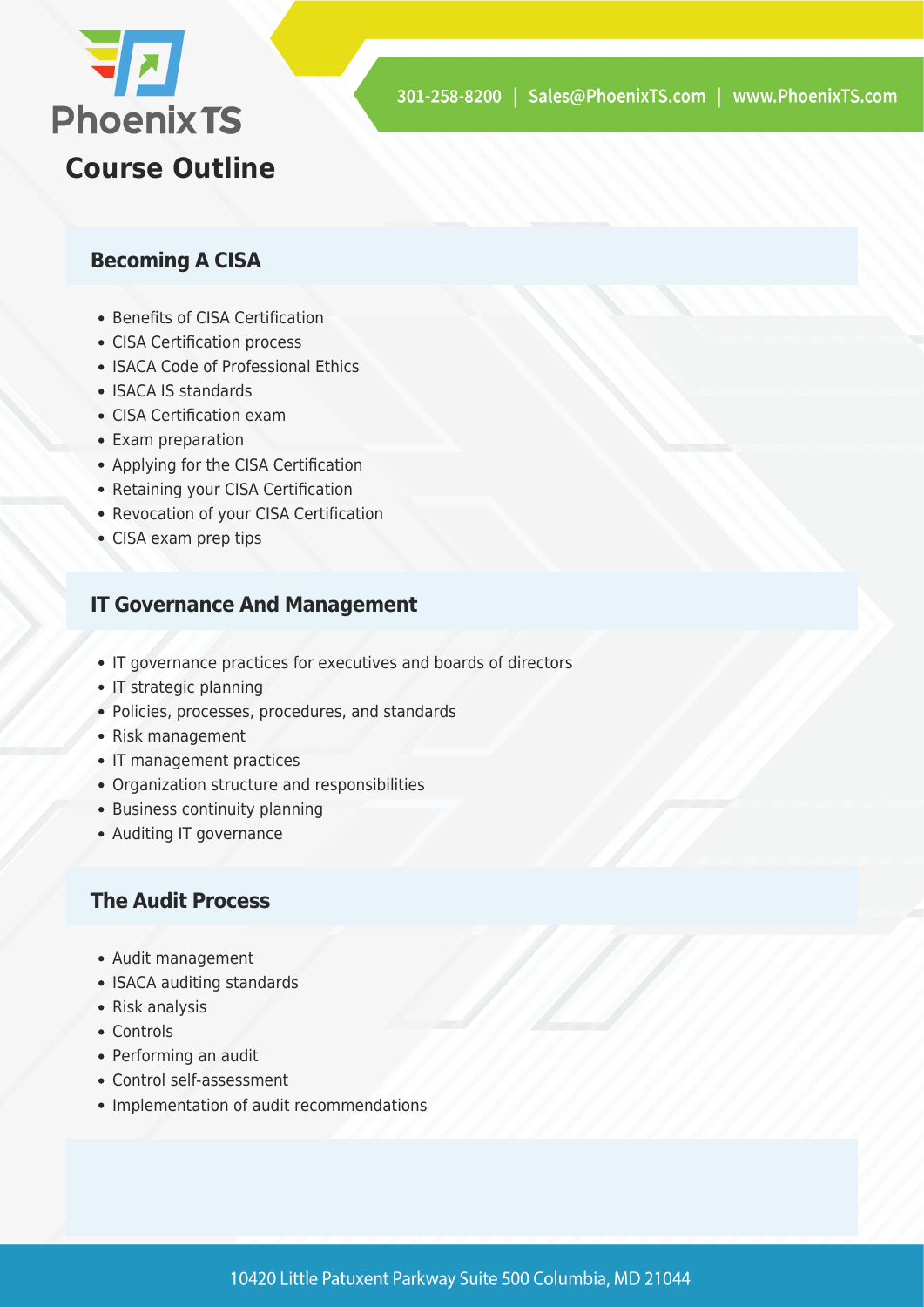

IT Life Cycle Management

- Benefits realization
- Project management
- The System Development Life Cycle (SDLC)
- Infrastructure development and implementation
- Maintaining information systems
- Business processes
- Managing third parties
- Enterprise architecture
- Application controls
- Auditing the systems development life cycle
- Auditing business controls
- Auditing application controls
- Auditing third-part management

#### **IT Service Delivery And Infrastructure**

- Information systems operations
- Information systems hardware
- Information systems architecture and software
- Network infrastructure
- Disaster recovery planning
- Auditing IT infrastructure and operations

#### **Information Asset Protection**

- Information security management
- Logical access controls
- Network security controls
- Environmental controls
- Physical security controls
- Auditing asset protection

## **Exam Information**

#### **CISA Certification Exam Details:**

• Number of Questions: 200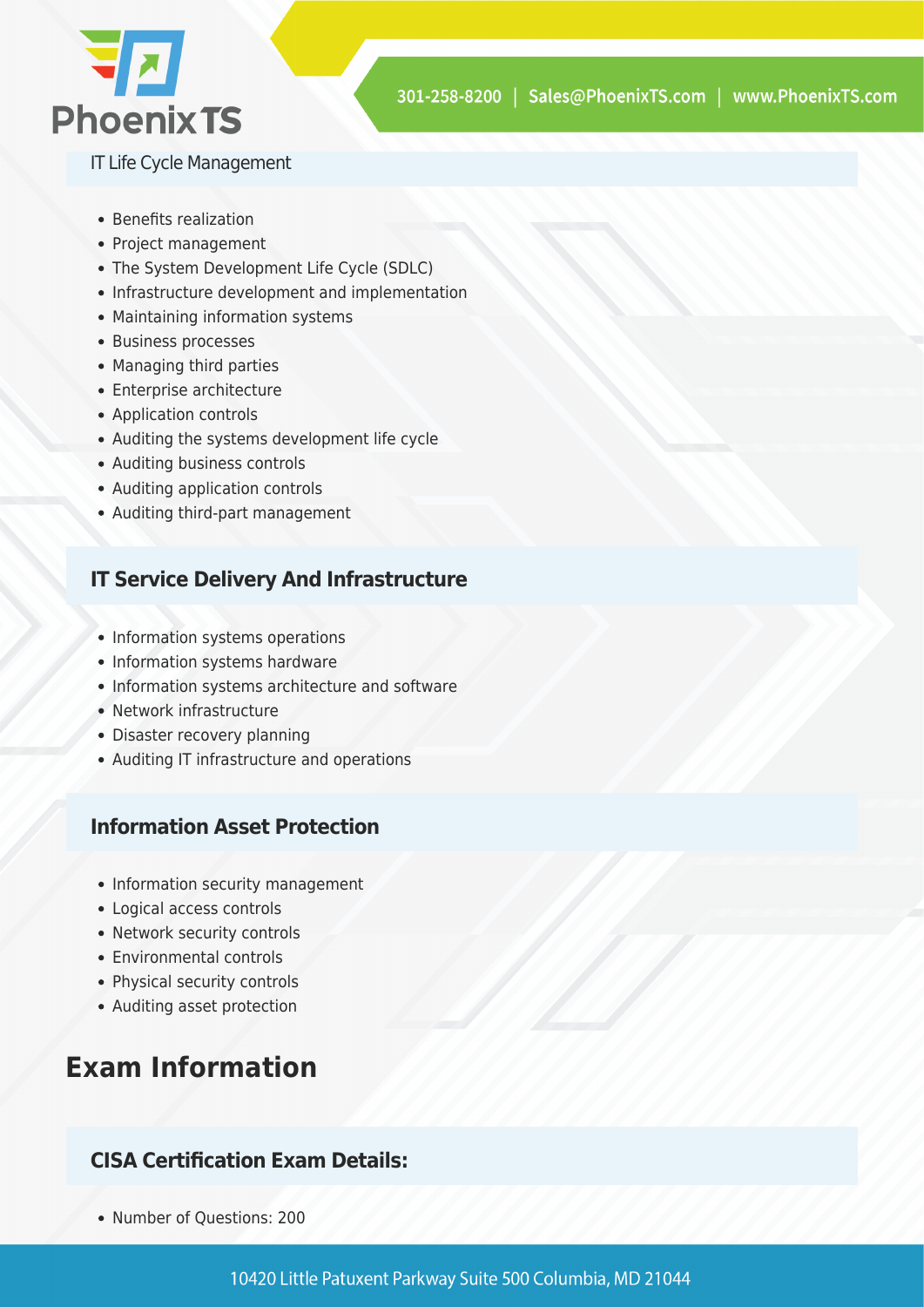

- Passing Score: 450 passing on the scale of 200-800.
- Test Duration: 4 Hours
- Test Format: Written Examination
- Test Delivery: ISACA (This exam is only being delivered three times a year)

#### **CISA Certification Measures Skills within the Following Domains:**

- Auditing Information Systems
- IT Governance and Management
- IS Acquisition, Development, and Implementation
- IS Operations, Maintenance, and Support
- Information Asset Protection

## **CISA Certification Training FAQs**

#### **What are the requirements for CISA Certification?**

According to the ISACA website, candidates must complete the following to earn their CISA certification:

- 1. Successful completion of the CISA examination
- 2. Submit an Application for CISA Certification
- 3. Adherence to the Code of Professional Ethics
- 4. Adherence to the Continuing Professional Education Program
- 5. Compliance with the Information Systems Auditing Standards

#### **What is the CISA Certification?**

CISA was designed to globally recognize professions in the role of IS audit control, assurance, and security. Earning CISA certification validates a professional's skills, experience, knowledge, and capabilities to determine susceptibility, perform compliance reporting, as well as institute controls within an enterprise. We expanded on this question even further in our blog post, [What is the Certificated Information Systems](https://phoenixts.com/2018/02/08/what-is-certified-information-systems-auditor-cert/) [Auditor Certification \(CISA\)?](https://phoenixts.com/2018/02/08/what-is-certified-information-systems-auditor-cert/)

#### **What is the average salary for someone with their CISA Certification?**

According to payscale.com, the CISA Certification holders earn an average of \$100,000 annually.

**Due to Covid-19 safety restrictions** PhoenixTS will temporarily be unable to provide food to our students who attend class at our Training Center; however, our Break Areas are **currently open**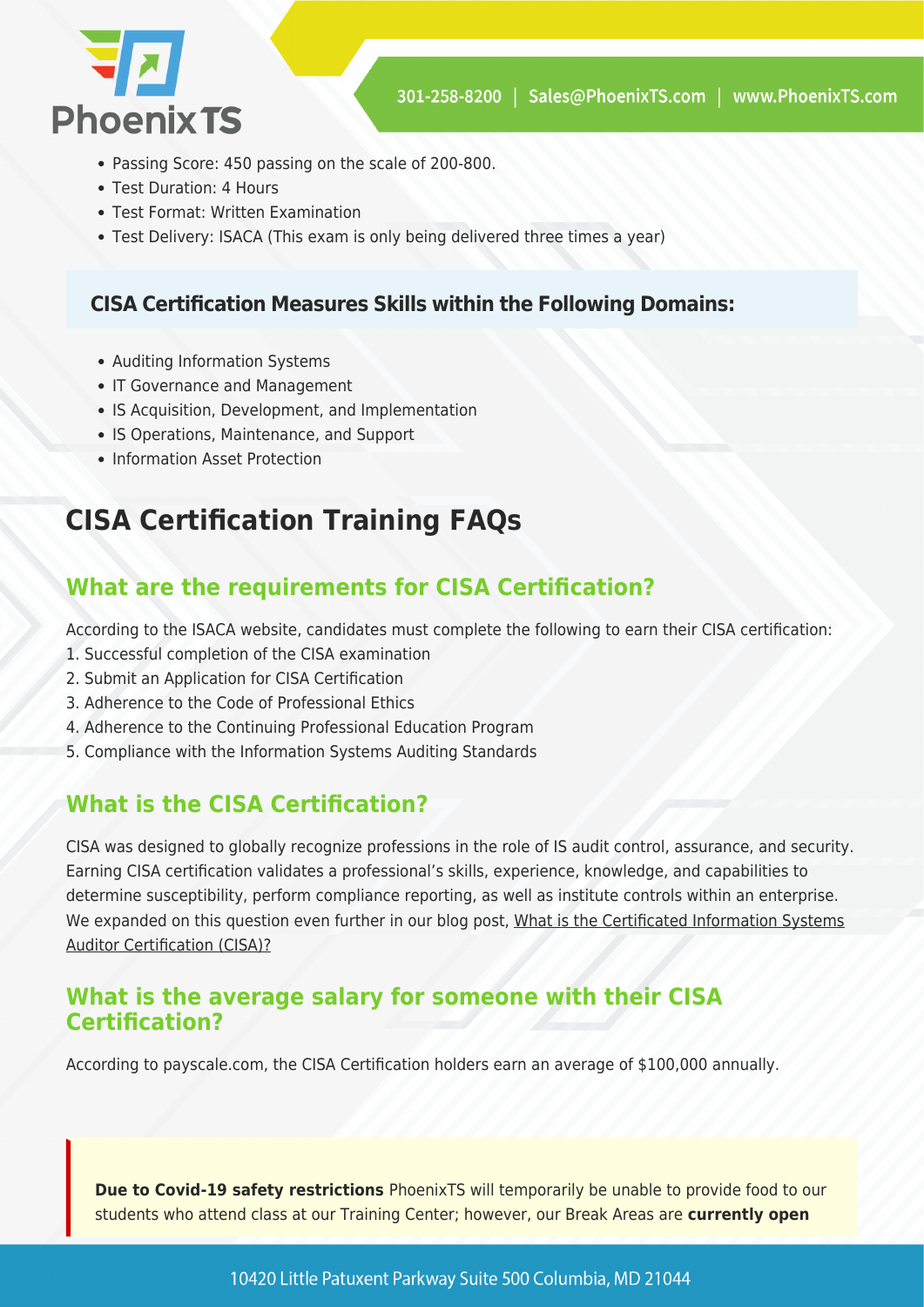

where students will find a constant supply of Coffee, Tea and Water. Students may bring their own lunch and snacks to eat in our breakrooms or at their seat in the classroom or eat out at one of the many nearby restaurants.

## Starting at **\$2,425**

### **ATTENTION** For GSA pricing or Contractor quotes call [240.667.7757](#page--1-0)





#### Price Match Guarantee

We'll match any competitor's price quote. Call us at 240-667-7757.

This **CISA Certification Training** course includes:

- 5 days instructor-led training
- CISA All-In-One Exam Guide